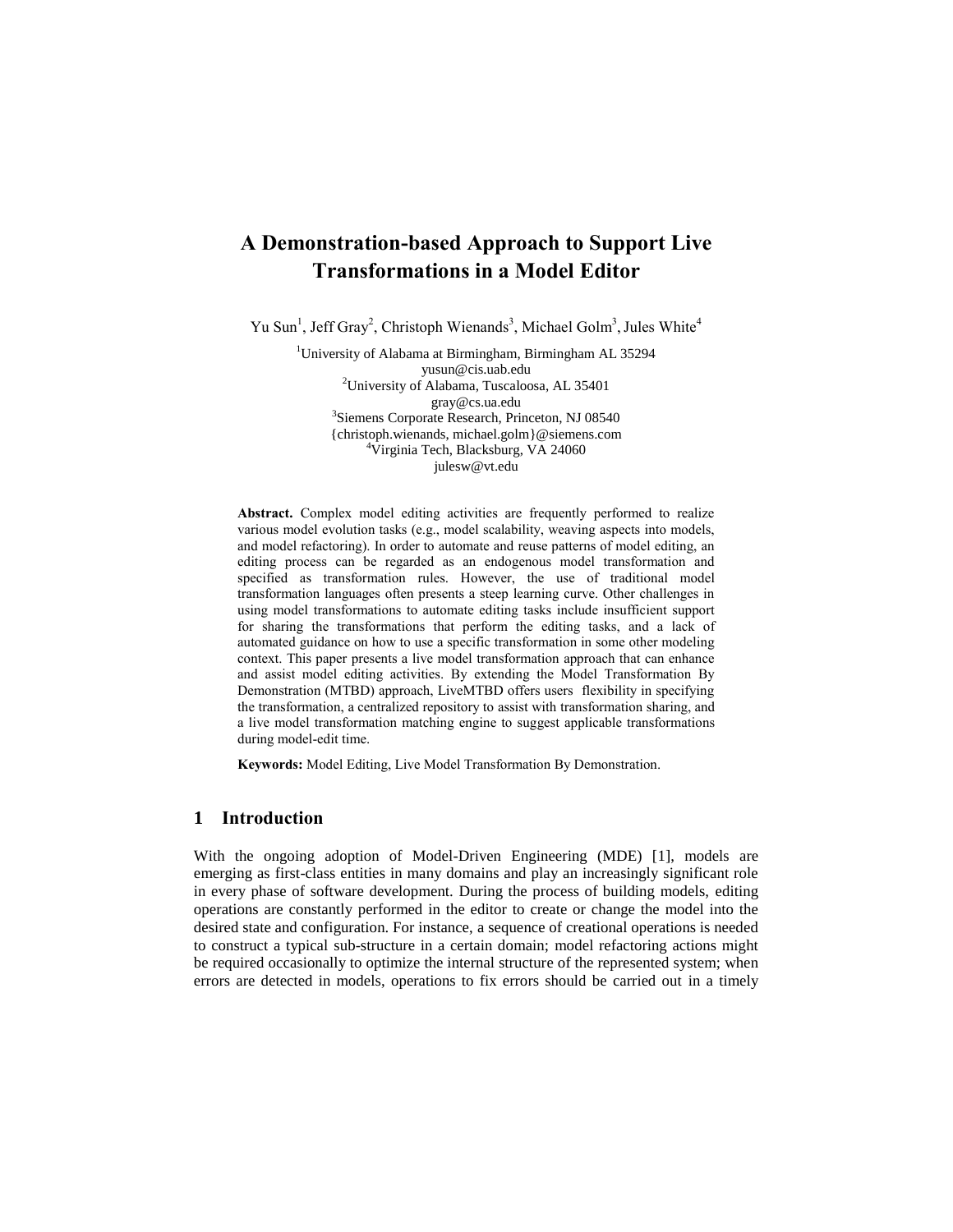manner; and with non-functional system requirements, aspect models may need to be woven into the desired locations of the base models.

The editing activities mentioned above often integrate ideas of model evolution, which involve composite editing operations on specific locations, and are very likely to be repeated in different model instances by different users. Therefore, a mechanism to automate and reuse frequently used editing patterns can benefit the model editing process. One approach to support automation and reuse of editing activities is to apply model transformation techniques. Any editing operation performed in the editor will change specific model instances, which can be considered as an endogenous model transformation process [\[9\]](#page-14-0). Thus, the sequence of editing operations for certain purposes can be summarized and specified as a set of transformation rules using executable Model Transformation Languages (MTLs) [\[4\]](#page-14-1). The rules may be directly reused in other model instances in the same domain, such that executing the rules triggers the desired editing activity automatically. However, although traditional MTLs are very powerful and expressive for specifying many editing activities, several challenges have emerged in using MTLs that prevent it from being a perfect solution:

**Challenge 1.** The steep learning curve of model transformation languages prevent general end-users (e.g., domain experts, non-programmers) from contributing to the editing or evolution tasks from which they have much domain experience.

**Challenge 2.** The abstraction gap between the concrete editing operations and the metamodel level transformation rules make the specification of the desired editing activity challenging and perhaps even impossible for certain classes of end-users.

**Challenge 3.** Most MTLs and their supporting tools lack a collaborative mechanism to enable the sharing of the transformation rules among different model users, limiting the opportunity for reuse and exchange of domain-specific editing patterns.

**Challenge 4.** Without correctly understanding the transformation rules at the metamodel level or knowing the existence of the rules, novice users might miss the correct situations on when to reuse a specified editing activity.

To address these challenges, this paper presents an enhanced demonstration-based model transformation approach – Live Model Transformation By Demonstration (LiveMTBD). The idea is an extension to the Model Transformation By Demonstration (MTBD) [\[2\]](#page-13-1) approach, which was designed to simplify the implementation of model transformation tasks by inferring and generating model transformation patterns from userdemonstrated behavior. The goal of MTBD is to enable general end-users in realizing their desired model transformation tasks without knowing a model transformation language or metamodel definitions. Applying MTBD to support automatic reuse of editing activities can assist end-users in avoiding the steep learning curve of MTLs and abstract metamodel definitions. By extending MTBD, LiveMTBD contains three new features: 1) *Live Demonstration*, provides a more general demonstration environment that allows users to specify editing activities based on their editing history; 2) in order to improve the sharing of editing activity knowledge among different users, *Live Sharing* – a centralized model transformation pattern repository has been built so that transformation patterns can be reused across different editors more efficiently; 3) a live model transformation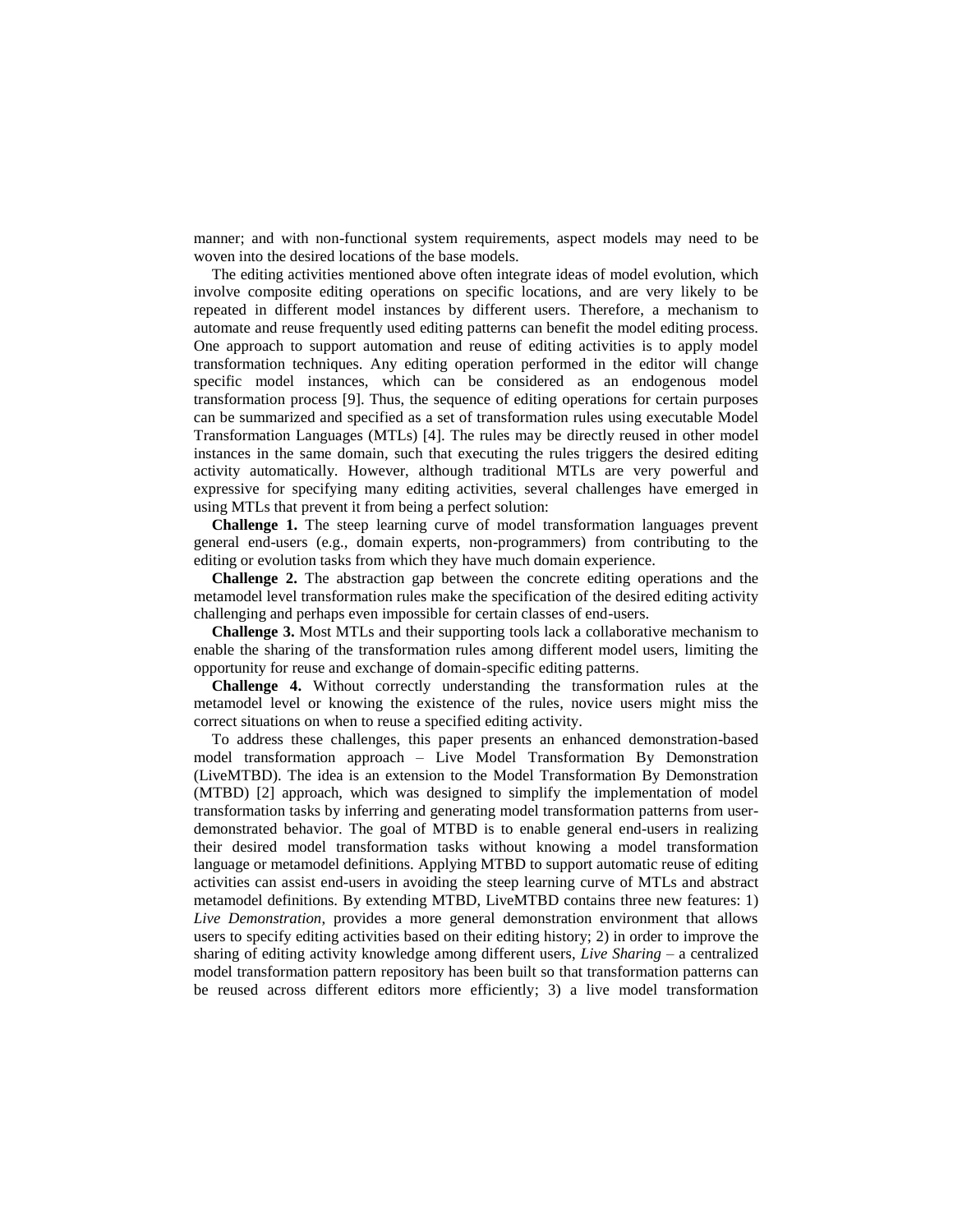matching engine – *Live Matching* has been developed to automatically match the saved transformation patterns at modeling time, and provides editing suggestions and guidance to users during the editing process.

The remainder of the paper is organized as follows: Section 2 explains the motivation and challenges with concrete examples borrowed from an industrial context; Section 3 presents the solution by introducing the initial work on MTBD, followed by highlighting new extensions; Section 4 discusses the advantages and limitations of the solution; Section 5 compares the related techniques, and Section 6 offers concluding remarks.

## **2 Motivating Example**

This section overviews the challenges of specifying, reusing and automating model editing activities using MTLs. The examples used in this paper are based on the Embedded Function Modeling Language (EmFuncML), which has been used to support modeling embedded control in automotive industry. EmFuncML enables the following: 1) model the internal computation process and data flow within functions; 2) model the highlevel assignment and configurations between functions and supporting hardware devices; 3) generate platform-dependent implementation code; and 4) estimate the Worst Case Execution Time (WCET) for each function.

The top of Figure 1 shows an excerpt of the model describing functions used in an automotive system. *ReadAcc* (i.e., Read Acceleration) reads output data from *ADC* (i.e. Analog-to-Digital Converter) and sends the processed data to the *Analysis* function, which then transmits messages to the *Display* function. The input/output ports of each function are given (e.g., *ADC* has four input ports: *Resolution*, *SamplingRate*, *Downsampling*, *InterruptID*; and one output port *AnalogValue*). The hardware devices (e.g., *ADC*, *ECU*) are presented, to which the corresponding functions are assigned. A tool has been developed to estimate the WCET of each function based on the internal computation logic. For the sake of ensuring a smooth data flow and quick processing time, the WCET of each function should be less than *300ms*; otherwise it is defined as an occurrence of a WCET violation.

One common practice occurring in the configuration of functions in EmFuncML is that if a WCET violation happens, a *Buffering* function can be added between the source function and the target function that receives data to ensure the correct data flow. At the bottom of Figure 1, *Analysis* sends message data to *Display*. However, the WCET of *Analysis* is *460ms*, which is longer than the desired processing time. Therefore, a *Buffering* function is added between *Analysis* and *Display*, which serves as an intermediate storage for the transmitted data.

Embedded software system engineers who are familiar with functional timing requirements may perform the *Buffering* editing activity in the editor very often whenever the WCET violation is detected. Therefore, this process can benefit from automation and reuse, which can be realized using MTLs to specify and summarize the result of the editing activity. Figure 2 shows the pseudo code of the transformation rules to accomplish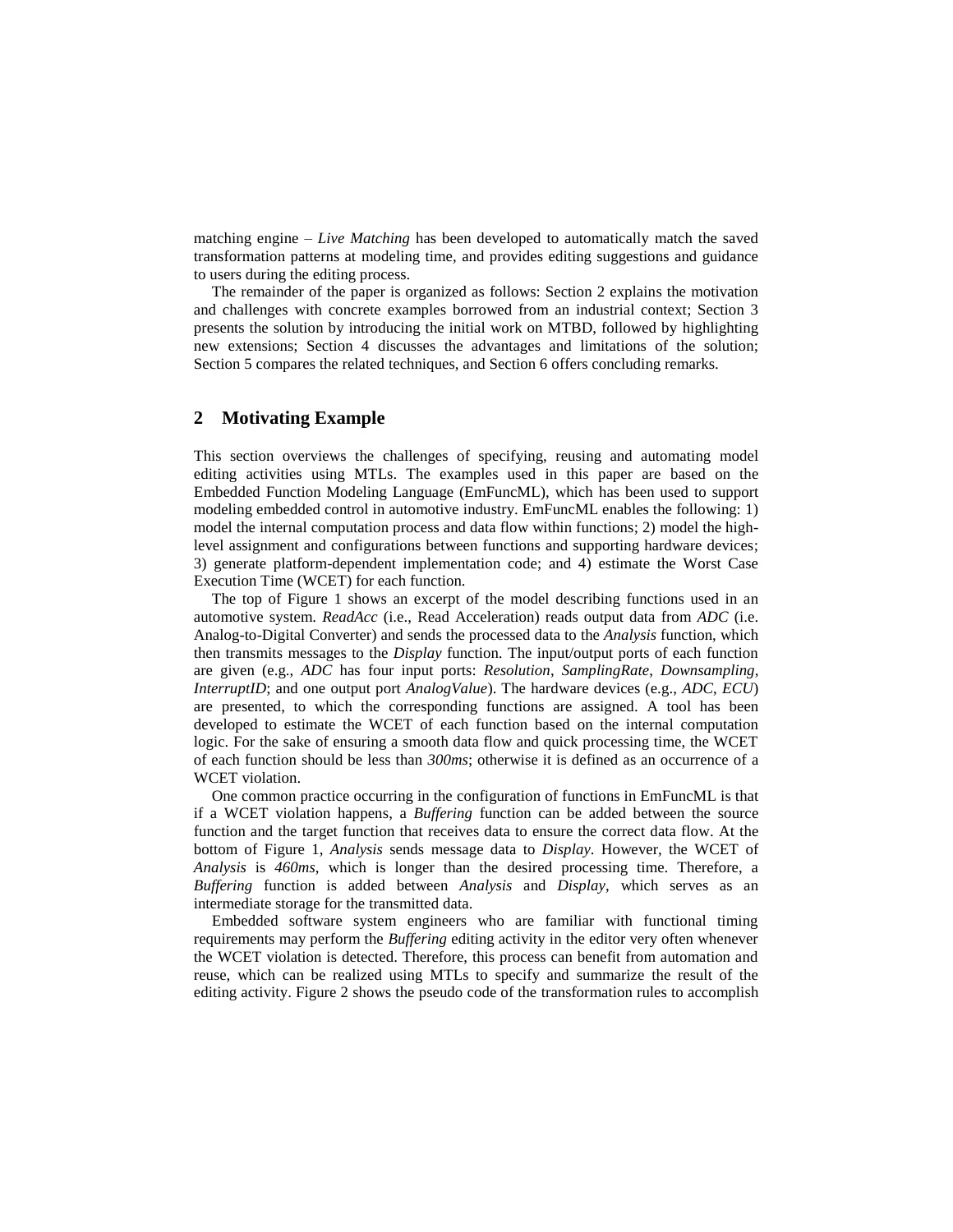

the task of applying the *Buffering* function by locating functions with WCET violation, creating *Buffering* function and rerouting the data flow.

**Figure 1. EmFuncML models before (top) and after (bottom) applying** *Buffering* **function**

A number of MTLs and tools can be applied to implement the actual task, such as ATL [\[3\]](#page-13-2), Epsilon [\[21\]](#page-14-2), and C-SAW [\[5\]](#page-14-3), which support expressive mechanisms to access and manipulate models. However, using these languages requires users to learn the syntax and execution semantics, as well as some additional concepts (e.g., OCL is often used to locate model elements) and libraries. In addition, because MTLs operate at the metamodel level, in order to summarize a specific editing activity, users need to think about the whole editing process at a more abstract level and then generalize it using correct metamodel definitions. Sometimes, the difference in the execution semantics of a MTL may lead to different implementation designs (e.g., imperative textual MTLs focus on specific model manipulate steps, while declarative graphical MTLs consider the editing change as a pair of source and target graphs), which requires extra consideration for users in the specification progress.

In addition to the learning curve problem and abstraction gap when using MTLs, sharing the specified model transformations has not been taken into consideration in most MTLs and tools. For example, the left part of Figure 1 shows the *ADC* configuration, which is modeled through a sequence of approximately 20 editing operations to create the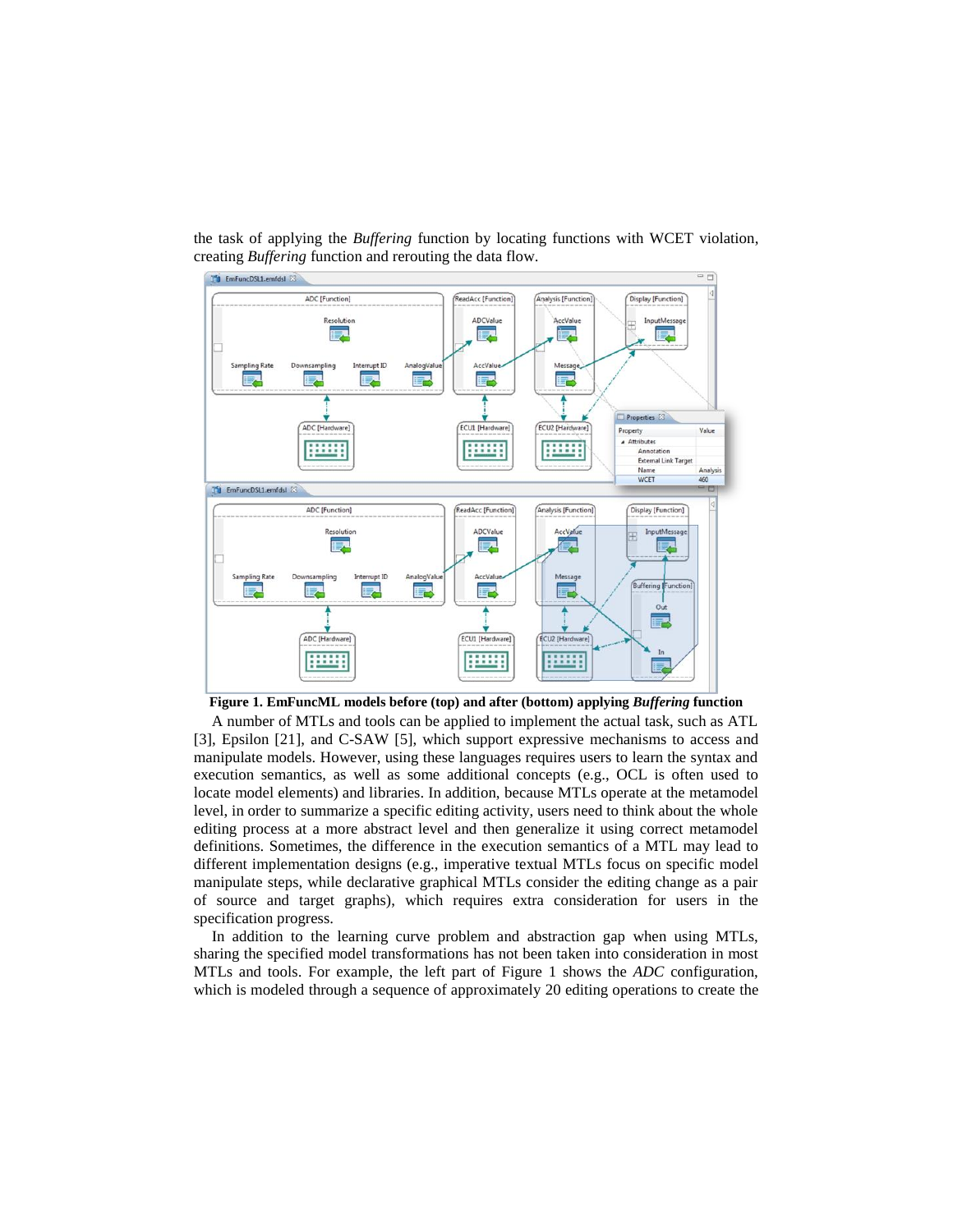*ADC* function, input/output ports, set their names and types, and create the *ADC* hardware device with the assignment connection. Hardware engineers are more experienced than software engineers in this part of configuration. Thus, the complex editing operation of creating an *ADC* can be specified as a reusable model transformation by hardware engineers that can be used by different colleagues in their modeling process when the *ADC* needs to be modeled in other system contexts. Clearly, if model transformations can be shared among users with different expertise or levels of experience, the reuse captured in a transformation rule can contribute to a knowledge base, improving the collaborative construction of models in the same domain.

```
foreach Output2Input connection : c 
if (c.source.parent.WCET > 300)
     create Function in EmFucnDSLFolder : tempFunc
     set tempFunc.name = "Buffering"
     create InputPort in tempFunc : tempInput
     set tempInput.name = "In"
     set tempInput.type = c.source.type
     create OutputPort in tempFunc : tempOutput
     set tempOutput.name = "Out"
     set tempOutput.type = c.target.type
     create Output2Input connection : c1 from c.source to tempInput
     create Output2Input connection : c2 from tempOutput to c.target
     create Func2HW connection : c3
         from tempFunc to c.source.parent.mappedHW
     remove Output2Input connection : c
```
**Figure 2. The pseudo code to specify** *ApplyBuffer* **editing activity**

Finally, archiving model transformation rules does not guarantee the appropriate and correct reuse of the rules, due to a lack of suggestion or guidance about when and where to apply the transformation rules, particularly when the rules are specified by other users. For instance, it is likely that hardware engineers fail to reuse the *ApplyBuffer* transformation although it has been specified by software engineers, because they do not realize the issues involving WCET. Likewise, when software engineers are trying to configure the correct *ADC* for their system, the *ADC* creation transformation specified by hardware engineers may not be reused either, simply because the software engineers are not aware of the existence of a model transformation that can fulfill their needs directly.

Thus, the contribution of this paper focuses on providing an approach to improve specifying, reusing and automating the model editing activities.

# **3 Solution: LiveMTBD**

Our solution to improve specification, reuse and automation of editing activities is to use a demonstration-based technique with three "live" features (i.e., active processes that monitor and respond to editing activities). In this section, we introduce MTBD in Section 3.1, and then explain the extended new version LiveMTBD in Section 3.2.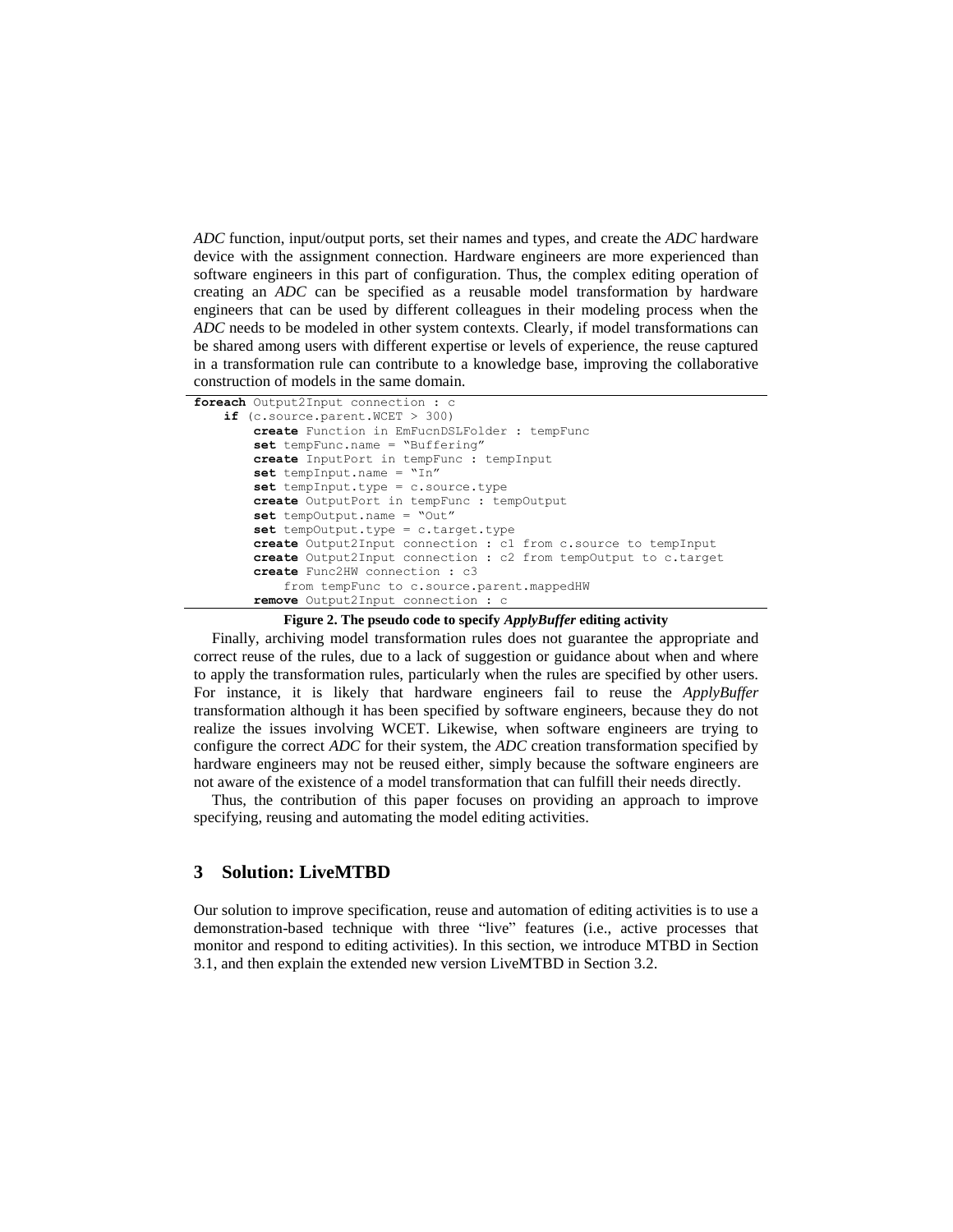#### **3.1 Introduction to MTBD**

The basic idea of MTBD is that rather than manually writing model transformation rules, users are asked to use concrete model instances and demonstrate how to transform a source model to a target model by directly editing and changing it. A recording and inference engine captures all of the user operations and automatically infers a transformation pattern that summarizes the changing process. This generated pattern can be executed in any model instance under similar circumstances to repeatedly carry out the desired transformation process. Figure 3 shows the overview of MTBD consisting of the following steps (the components with shaded background are new extensions to LiveMTBD that will be presented in Section 3.2).



**Figure 3. Overview of LiveMTBD (components with shaded background are new extensions to MTBD) (adapted from [\[2\]](#page-13-1))**

**Step 1 – User Demonstration and Operation Recording.** MTBD starts from a user demonstration about the model transformation process. A desired part of a model instance is located first as the source model, after which users perform basic editing operations (e.g., add a new model element, update its attributes) to change it into the desired target model. A recording engine stores all of the operations occurring in the editor, and saves the context information for all model elements and connections involved. We illustrate the MTBD idea using the motivating example *ApplyBuffer*. On the source model shown in the top of Figure 1, users can demonstrate the process of adding the new *Buffering* function and reconnecting the data flow. List 1 shows the operations performed to complete the demonstration. The bottom of Figure 1 shows the model after the demonstration.

**Step 2 – Operation Optimization.** Meaningless operations are occasionally present due to a careless demonstration by the user (e.g., add one element and later remove it without using it in between). An algorithm [\[2\]](#page-13-1) has been designed to eliminate meaningless operations. The operations in List 1 are all meaningful.

**Step 3 – Pattern Inference.** In MTBD, the transformation process is specified and formalized as a transformation pattern, which is a 2-tuple  $\langle P, T \rangle$ , where P is the precondition of the transformation specifying where to apply the transformation, and *T* is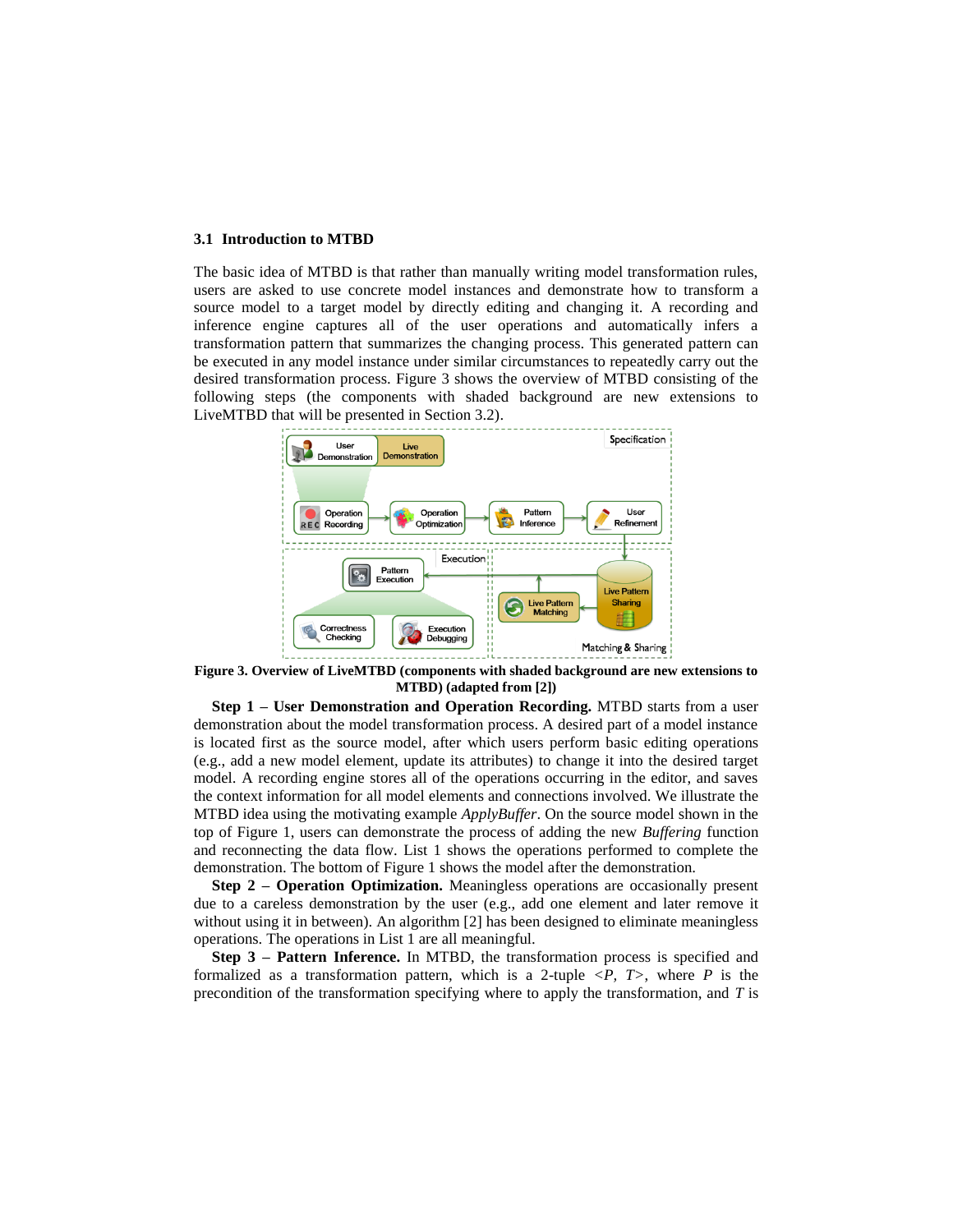a sequence of transformation actions specifying how the transformation is done. Based on the optimized list of operations, an initial transformation pattern can be inferred, by summarizing all the involved model elements and connections in the demonstration and generalizing their meta types and relationships. The precondition *P* inferred from this step specifies the minimum structural constraints where the transformation can generally be applied, and the actions *T* composes of all the operations from the optimized list.

| <b>Sequence</b> | <b>Operation Performed</b>                                 |
|-----------------|------------------------------------------------------------|
|                 | Add a <i>Function</i>                                      |
|                 | Set Function.name = "Buffering"                            |
| 3               | Add an InputPort in Buffering                              |
|                 | Set InputPort.name = "In"                                  |
|                 | Set InputPort.type = Analysis.Message.type = "string"      |
| 6               | Add an OutputPort in Buffering                             |
|                 | Set OutputPort.name = "Out"                                |
| 8               | Set OutputPort.type = Display.InputMessage.type = "string" |
|                 | Connect Analysis. Message to Buffering. In                 |
| 10              | Connect Buffering.Out to Display.InputMessage              |
| 11              | Disconnect Analysis. Message to Display. InputMessage      |
| 12              | Connect Buffering to ECU2                                  |

**List 1. Operations performed to demonstrate** *ApplyBuffer*

The initial precondition shown in Figure 4 is inferred from the operations list. It specifies that two connected functions, plus the hardware, must exist to ensure that the recorded operations can be executed with correct and sufficient operands. Then, the transformation actions are generalized operations based on the precondition.



**Figure 4. Model transformation pattern after Step 3 (Precondition) and Step 4 (Precondition')** 

**Step 4 – User Refinement.** The initially inferred transformation pattern is sometimes not generic and accurate enough due to the limitations of the expressiveness of a user demonstration. For instance, the precondition *P* only reflects the structural constraints on the elements that are touched in the demonstration, ignoring the elements that were not directly edited in the demonstration as well as the attribute constraints. From Figure 4, it can be seen that the required assignment connection between the function *f1* and the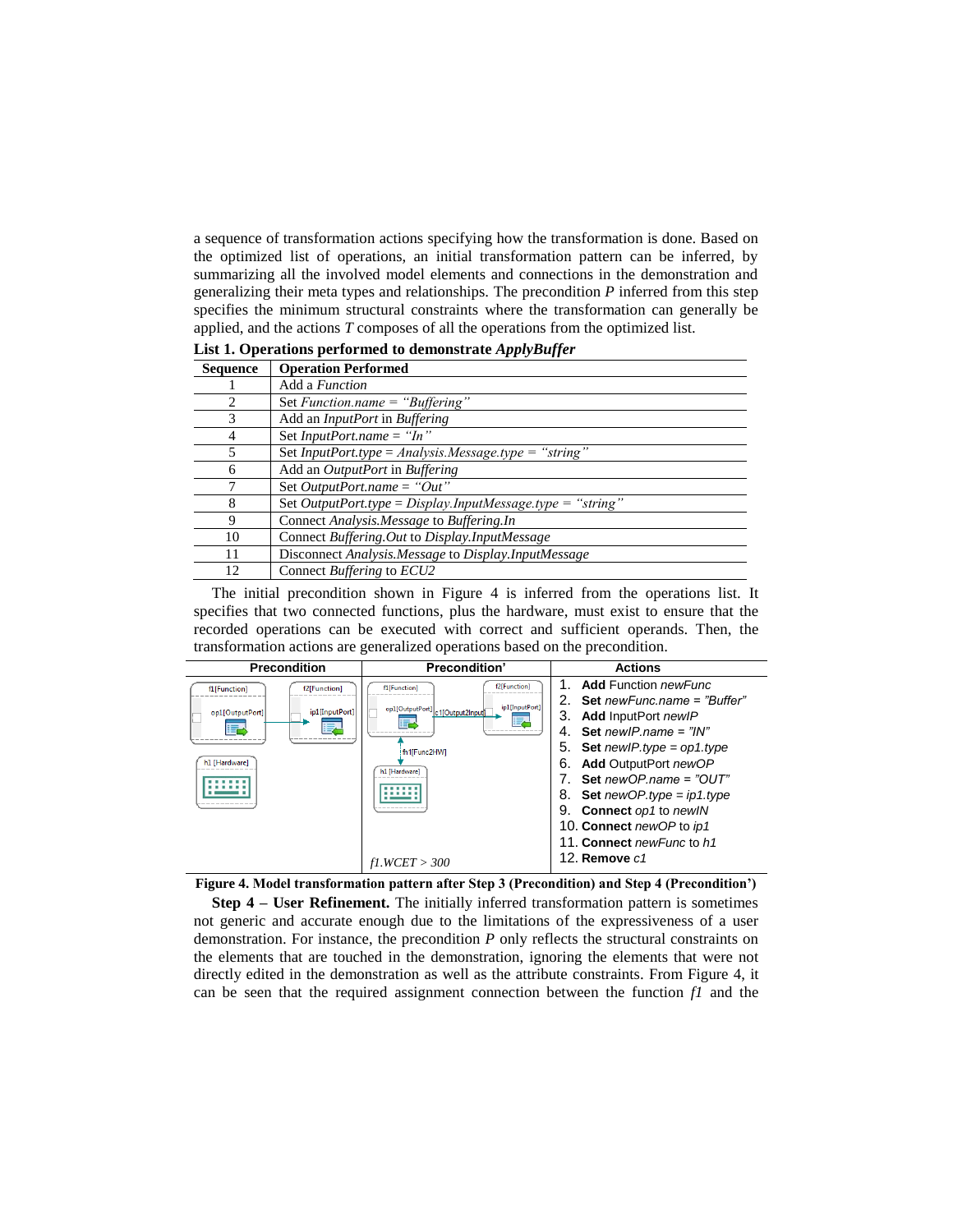hardware *h1* is missing, and the constraint on WCET is not specified. Thus, users can make refinements by either confirming more elements and connections to the structural precondition or specifying detailed constraints on the attribute precondition. In addition, user refinement can also be performed on the transformation actions to identify the generic operations, which should be executed repeatedly according to the actual number of available model elements and connections. The finalized transformation pattern after user refinement  $\langle P', T' \rangle$  is stored in the repository for future reuse.

In our example, two additional operations in List 2 are carried out to refine the initial transformation pattern. The containment relationship is simply done by clicking on the desired connection and confirming its existence in the pattern. The attribute precondition is given through a dialog where users can choose any model elements and connections touched in the demonstration and specify the needed constraint expressions. No refinement is performed on actions in this case. The finalized pattern is shown in Figure 4. **List 2. Operations performed for** *ApplyBuffer* **in the demonstration**

|  | List 2. Operations performed for <i>applybagger</i> in the demonstration |
|--|--------------------------------------------------------------------------|
|  | <b>Sequence</b>   Operation Performed                                    |

| Confirm the containment of assignment between Analysis and $ECU2$ |
|-------------------------------------------------------------------|
| Add an attribute constraint on Analysis – Analysis. WECT > 300    |
|                                                                   |

**Step 5 – Pattern Execution.** The transformation patterns can be reused in any model instances at any time. The execution process can be formalized as a function with two parameters: *EXECUTION*  $\langle P, T \rangle$ , *I*), where  $\langle P', T' \rangle$  is a finalized transformation pattern, and *I* is the input candidate pool of model elements and connections to match the pattern. The execution process starts by matching precondition *P'* in the candidate pool *I*, followed by executing transformation actions *T'* in the matched locations. A back-tracking algorithm [\[2\]](#page-13-1) has been implemented to realize the matching, and the execution of transformation actions is completed using model manipulation APIs. Users can customize the input candidate pool by either using the default full selection (all model elements and connections in the editor) or choosing specific model elements or connections. The execution of *ApplyBuffer* pattern will match all the function pairs based on the precondition and execute the actions to reconnect them though a *Buffering* function.

**Step 6 – Correctness Checking and Debugging.** Because the precondition *P'* does not ensure that the execution will not violate the syntax, semantics definitions or external constraints, the execution of each transformation action will be logged and the model instance correctness checking is performed after every execution. Whenever a violation occurs, all executed actions are undone and the whole transformation is cancelled. A highlevel debugger is under development to enable end-users to track the execution of the transformation pattern and prevent abstraction leaks.

#### **3.2 From MTBD to LiveMTBD**

LiveMTBD consists of three new components as shown in Figure 3. The contributions of LiveMTBD include new capabilities that improve the specification, sharing, and reuse of model transformation patterns within the MTBD framework.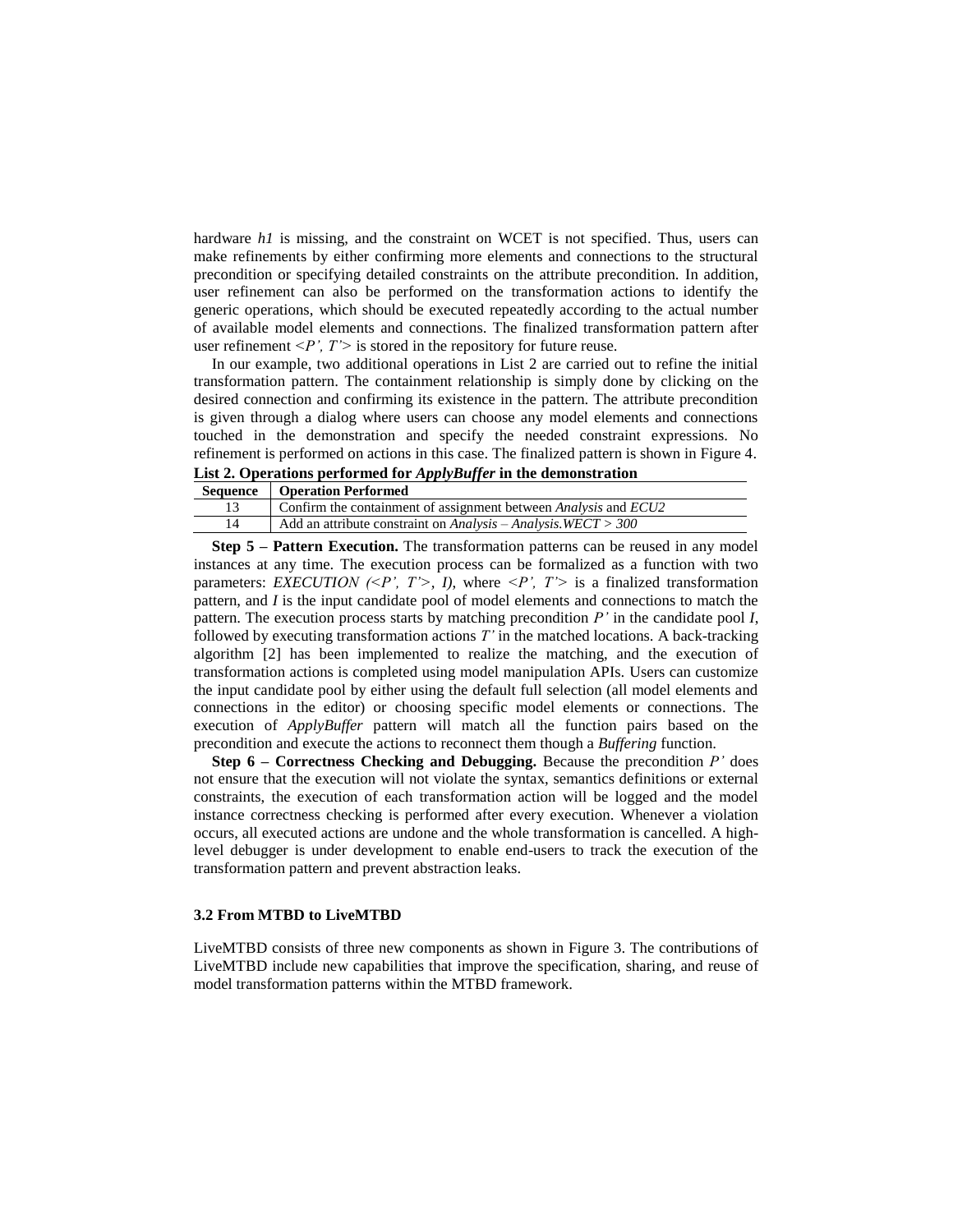**Live Demonstration.** Although the specification of model transformation patterns using MTBD does not require the use of MTLs or the knowledge of metamodel definition, users must plan ahead and provide explicitly a demonstration that specifies the desired editing activity. A challenge is when a user does not realize the potential for reusing an editing activity until it is part-way through. For example, the hardware engineer configures *ADC* by performing a sequence of editing operations. After the editing is completed, the engineer may then think (post-editing) that because the *ADC* is a commonly used component in embedded systems, the editing activity just performed should be summarized and saved as a reusable model transformation pattern. Therefore, he or she may begin a demonstration and repeat exactly the same editing operations for the sake of inferring the transformation pattern. This repetition could be tedious and timeconsuming if the editing activity to demonstrate is complex.

In order to enable a more flexible demonstration approach, live demonstration is implemented so that the recording engine works continuously to record every editing operation performed in the editor. Then, whenever a user realizes a need to specify and summarize a certain model transformation pattern for an editing activity, they can simply go back to the recording view and check all the operations that are related with the specific editing activity, after which the original MTBD inference engine infers the transformation from the archived editing events. In this way, users specify their desired editing activity by reflecting on their editing history, rather than by an intentional demonstration.



#### **Figure 5. Live demonstration enables demonstration by checking the editing history**

As can be seen in the example from Figure 5, a user creates the whole model by adding the *ComputeAcc* function, *ADC* function and hardware, and then *ReadSpeed*. After the complete model is specified, the user may check the related operations from the recording view and then generate the transformation pattern (e.g., the *CreateADC* transformation as shown in Figure 6). This pattern can be applied to any function, and changes the selected function into a fully configured *ADC* function by adding four input ports and one output port, as well as the corresponding *ADC* hardware.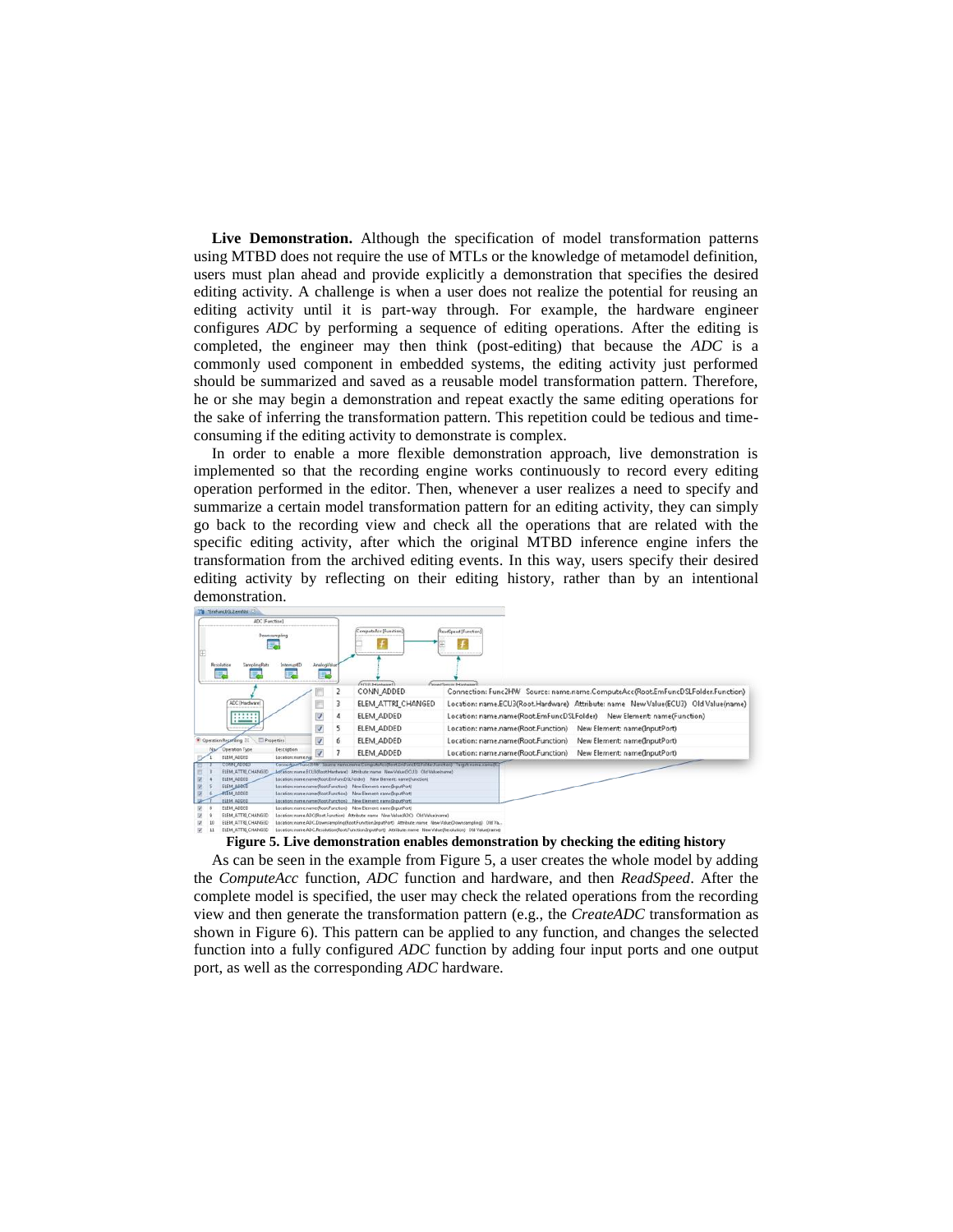| <b>Precondition</b> | <b>Actions</b>                        |                                  |
|---------------------|---------------------------------------|----------------------------------|
| f1[Function]        | <b>Set</b> $f1.name = "ADC"$          | 11. Add InputPort ip4            |
|                     | 2. Add InputPort ip1                  | 12. Set ip4.name = "InterruptID" |
|                     | Set ip1.name = "Resolution"<br>3.     | 13. Set ip4.type = "String"      |
|                     | 4. Set $ip1_type = "double"$          | 14. Add OutputPort op1           |
|                     | 5. Add InputPort ip2                  | 15. Set op1.name = "AnalogValue" |
|                     | Set $ip2.name = "Downsampling"$<br>6. | 16. Set $op1_type = "double"$    |
|                     | Set $ip2_type = "double"$             | 17. Add Hardware h1              |
|                     | Add InputPort ip3<br>8.               | 18. Set h1 name = "ADC"          |
|                     | Set ip3.name = "SampingRate"<br>9.    | 19. Connect f1 to h1             |
|                     | 10. Set $ip3_type = "double"$         |                                  |

**Figure 6. Final transformation pattern for** *CreateADC*

**Live Sharing.** The original MTBD saves finalized patterns locally. To ease the sharing of patterns and enhance the editing activities, LiveMTBD changes the repository to a centralized repository, which can be accessed by any user at any time. The original transformation patterns are persisted as objects. The centralized repository is implemented using Java RMI, which makes the transmission of pattern objects simple and transparent.

With the patterns being stored automatically in the centralized pattern repository, they are available for all users to choose in the pattern execution step, which provides a live collaborative environment. With this feature, various categories of end-users (e.g., software engineers and hardware engineers) can exchange and benefit from each other's knowledge in model editing.

**Live Matching.** Without a full understanding of all the model transformation patterns, users might miss reusing the correct transformation in the appropriate situation. Although executing all the transformation patterns can automatically match the applicable editing activities, it is very expensive to restore the model if some patterns change the model into an undesired configuration state. To address the problem, live matching in LiveMTBD offers users guidance about applicable model transformation patterns during the editing. Live matching is a function that takes two input parameters: *MATCH(R, I)*, where *R* is the set of all available model transformation patterns  $\langle P', T' \rangle$  in the centralized repository, and *I* is from the user-selected input candidate pool of model elements and connections. Similar to pattern execution (Step 5), *I* includes all the model elements and connections in the current editor by default, or a sub-part of the model based on a user's selection. The function returns all the patterns that their precondition *P'* can be satisfied in *I*, as well as the number of matched locations. Different from the pattern execution, live matching does not execute the pattern until a user's approval.

To enable live matching, the *MATCH* function is triggered during two occasions: 1) the selected input model candidate pool *I* changes, or 2) the available pattern set *R* in the repository changes.

As an example shown in the top of Figure 7, after we finalize the two transformation patterns – *CreateADC* and *ApplyBuffer*, if the users do not select any part of the model, the whole model instance is included in *I*, and live matching indicates that both patterns can be applied. Because there are five functions available in the current editor, *CreateADC* is matched 5 times; while the *ApplyBuffer* can be matched to the *ReadSpeed*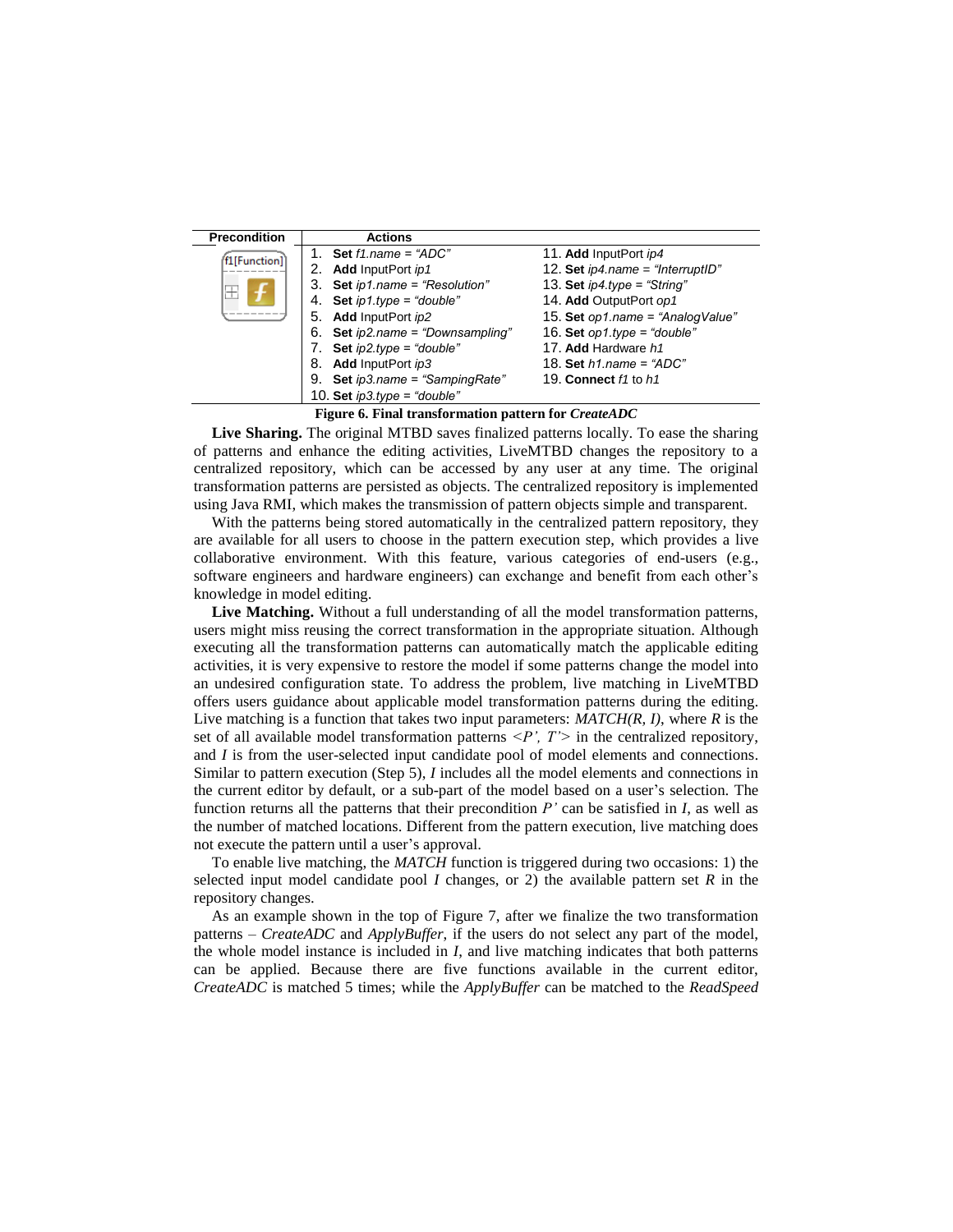function whose WCET is greater than 300. Double-clicking on any of the matched patterns triggers its execution directly.

At the bottom of Figure 7, a user may change the selections on the model from the default to the single function newly added to the model. At this point, only *CreateADC* can be matched, and the precondition of *ApplyBuffer* cannot be satisfied due to the insufficient model elements and connections in the input candidate pool. Executing *CreateADC* can automatically transform this function to a fully configured *ADC* function.



**Figure 7. Live matching suggests applicable transformations in the current selection**

## **4 Discussion**

LiveMTBD has been implemented by extending the original MTBD tool, which is a plugin to the Generic Eclipse Modeling Systems (GEMS) [\[20\]](#page-14-4). Based on the challenges identified in Section 1, it can be seen that LiveMTBD offers the following advantages.

**Simplified specification of desired editing activities.** In LiveMTBD, no model transformation languages and tools are used in the process, so that users are completely isolated from the need to know and learn MTLs. The only steps that a user is involved are demonstrating the editing process (Step 1) and making refinements (Step 4). All of the other procedures (i.e., optimization, inference, generation, execution, and correctness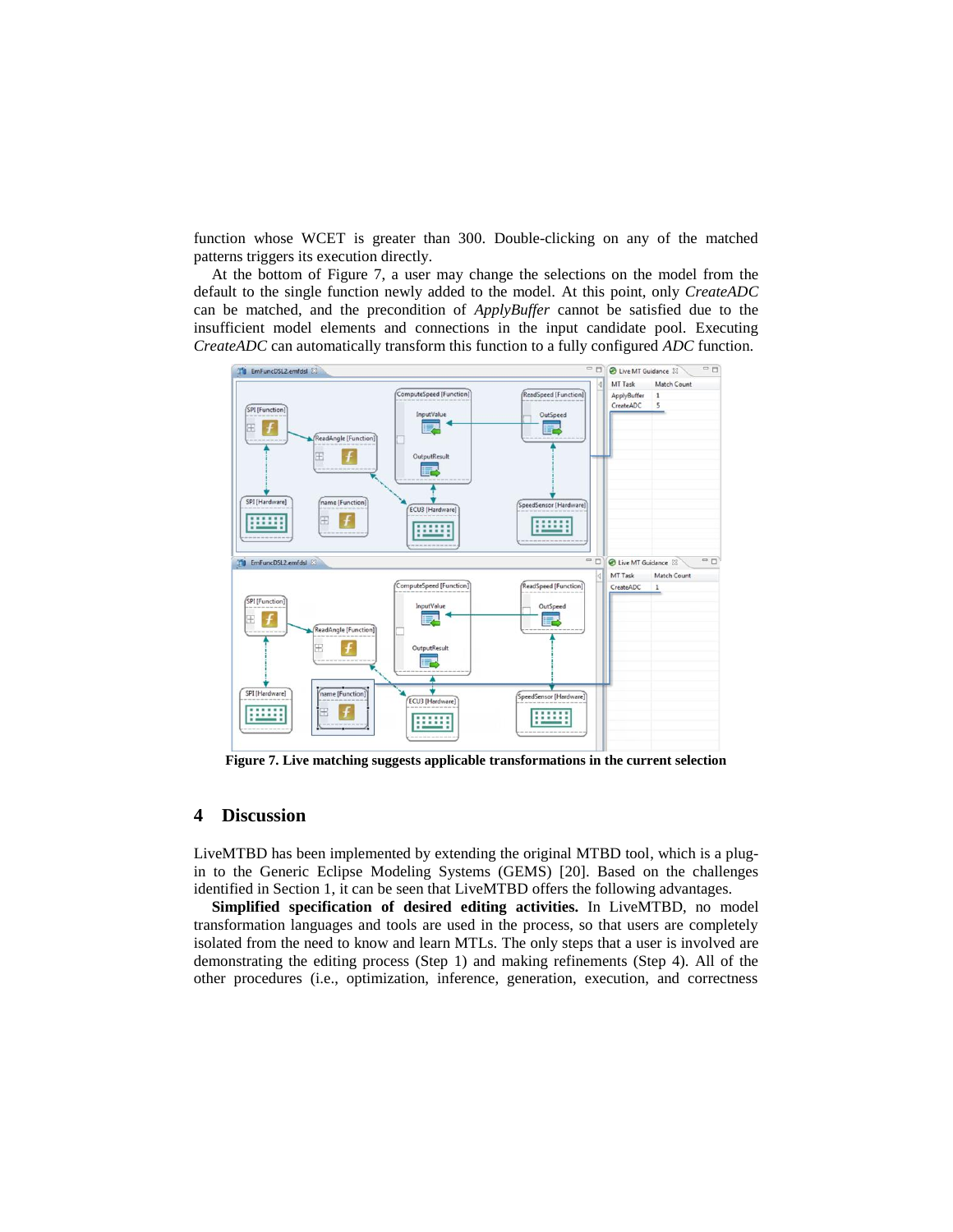checking) are fully automated. In addition, information exposed to users is at the model instance level in the editor, rather than the metamodel level. The generated patterns are invisible to users (Figure 4 and 6 are presented for the sake of explanation, which are not visible to users when using LiveMTBD). Therefore, users are prevented from knowing metamodel definitions and implementation details. With the live demonstration feature, the specification of model transformation patterns can be realized at any moment of the editing task by reflecting and checking the editing history, providing a more flexible environment to summarize and specify the desired editing activities.

**Improved collaborative editing environment.** With live sharing, different users in different distributed locations may contribute their modeling knowledge and experience seamlessly, such that users in one area can reuse the expertise from those in another, or inexperienced novice users can benefit from the practical experiences of more knowledgeable users.

**The more guided editing experience.** With live model transformation, users are prompted with guidance about the applicable model transformations during model edittime, the result being that users can be aware of the available and applicable model transformation patterns and decrease missing reuse opportunities. The specified and summarized model transformation patterns can aid users by facilitating various transformation tasks, such as model creation, error detection and correction [\[18\]](#page-14-5), aspectoriented modeling [\[19\]](#page-14-6), layout configuration [\[17\]](#page-14-7) and other general model evolution tasks.

On the other hand, although LiveMTBD has the potential to improve reuse and automate the editing activities, several limitations are still present.

**The need to ensure the correctness of a live demonstration.** Forming the transformation pattern from the editing history is very flexible compared with the explicit demonstration, but it also leads to a possibility that the selected editing operations from the history may not be accurate. For instance, without a mechanism to guide the selection of operations related with certain model elements, extra unnecessary operations could be added accidentally to the pattern, which cannot be filtered by the optimization algorithm; or an incomplete pattern is inferred due to the insufficient operations chosen from the view. Therefore, a crucial aspect for the future work is how to ensure the correctness of the selections from using live demonstration.

**Lack of a management feature in the centralized pattern repository.** The current implementation of the pattern repository simply stores all the patterns together without classification. This could lead to matching transformation patterns that are not designed for the current modeling language. Therefore, categorizing the patterns is an essential part of the repository management in the future. In addition, the visibility, priority, and authorization of the patterns should also be taken into consideration.

**The performance issue of live matching.** Matching patterns is expensive in the current implementation of LiveMTBD, which applies a back-tracking algorithm to traverse the selected input candidate pool. This will lead to a performance issue when a large number of transformation patterns are matched by live matching in the editor. Therefore, how to optimize the matching algorithm and improve the performance deserves a deeper investigation.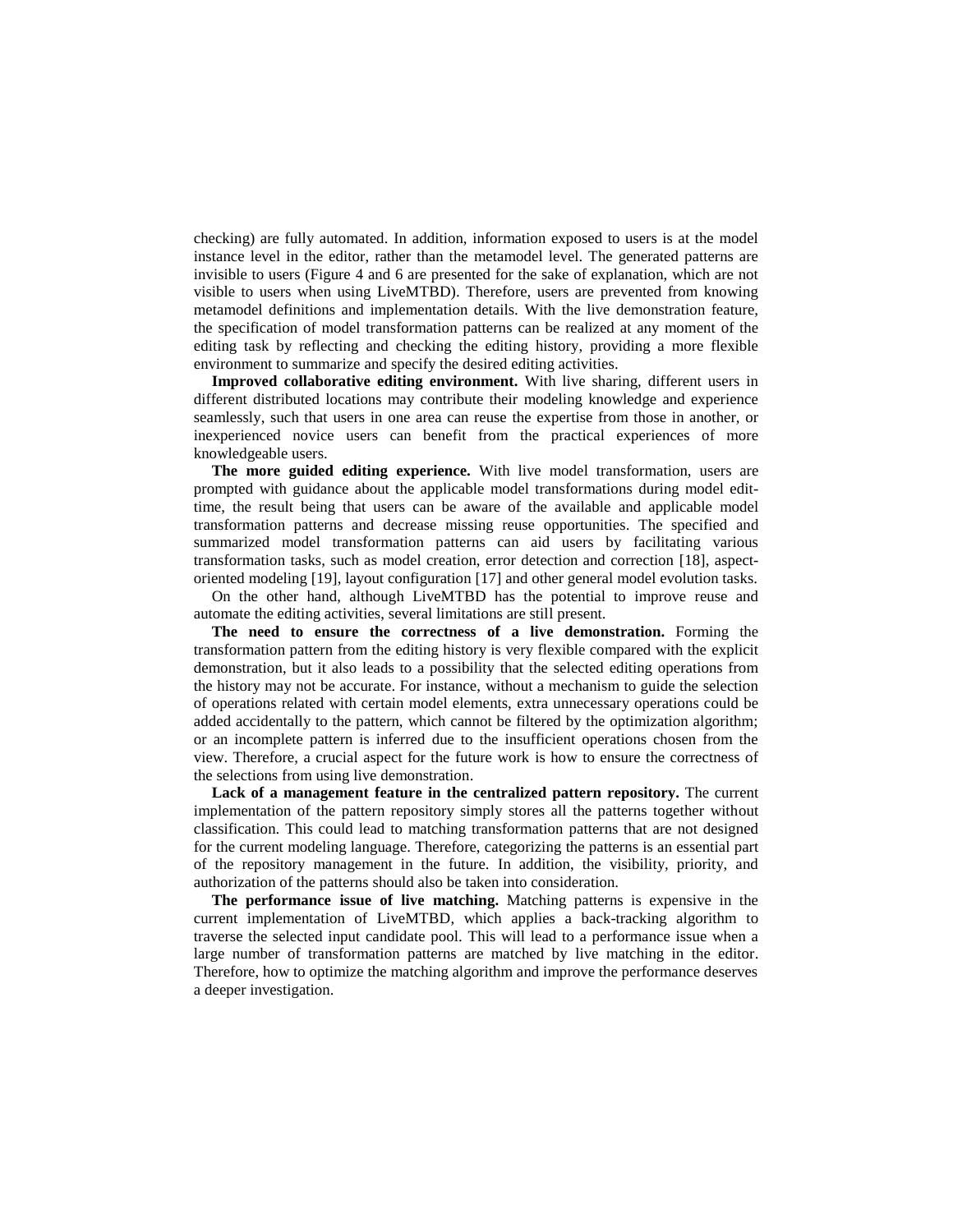# **5 Related Works**

The challenges of using MTLs to implement model transformation have been identified previously [\[10\]](#page-14-8). Much work has been done to simplify the model transformation implementation processes. Model Transformation By Example (MTBE) was the first attempt in this direction [\[10\]](#page-14-8). The idea of MTBE is that instead of writing transformation rules manually, users are asked to build a prototypical set of interrelated mappings between the source and target model instances, and then the metamodel-level transformation rules are semi-automatically generated using a logical programming engine [\[11\]](#page-14-9). This approach simplifies model transformation implementation, but is not appropriate for assisting editing acitvities because: 1) it focuses on direct concept mapping between two different domains rather than changing models within the same domain; 2) they do not support attribute transformation, which is an indispensible editing operation in the modeling process.

Similarly, Brosch et al. introduced a method for specifying composite operations within the user's modeling language and environment of choice [\[12\]](#page-14-10)[\[13\]](#page-14-11). The user models the composite operation by-example, changing a source model into the desirable target model. By comparing the source and target states, the specific changes can be summarized by a model difference algorithm, and transformation rules can be generated. This approach focuses on endogenous model transformation, which can be used to assist editing activities. However, attribute transformation has not been considered, and live model transformation and sharing is not currently supported in both these related approaches.

Some works have been done to realize automatic model completion features to create and modify the existing model elements automatically from an incomplete state to a complete state. Sen et al. proposed to transform the metamodel and associated instance models to an Alloy specification, including static semantics [\[14\]](#page-14-12). Then, the partial model can be completed automatically by applying a SAT solver. This approach provides guidance to end-users in the model editors, but the limitation is that the inferred complete models are mainly based on the input constraints, rather than enabling end-users to customize their own scenario fully.

Maznek et al. implemented an auto-completion feature for diagram editors [\[15\]](#page-14-13)[\[16\]](#page-14-14). Their approach was based on graph grammars. Given an incomplete graph (model) in the editor, all possible graphs that can be generated using the grammar production rules will be suggested to users. Although this is a runtime and live suggestion feature, the suggestions are totally depended on the grammar, the negative consequence is that users need to specify a number to restrict the times of production and avoid infinite loops. Also, the graph grammar may not be fully compatible to process domain-specific modeling languages, and this approach cannot express user-customized editing activities (e.g., the *WECT* must be greater than *300*).

General MTLs, particularly graphical MTLs [\[9\]](#page-14-0) based on left- and right- hand side patterns, can all be extended with a live model transformation feature without much modification, although this is still not a common practice. VIATRA2 [\[6\]](#page-14-15) already supports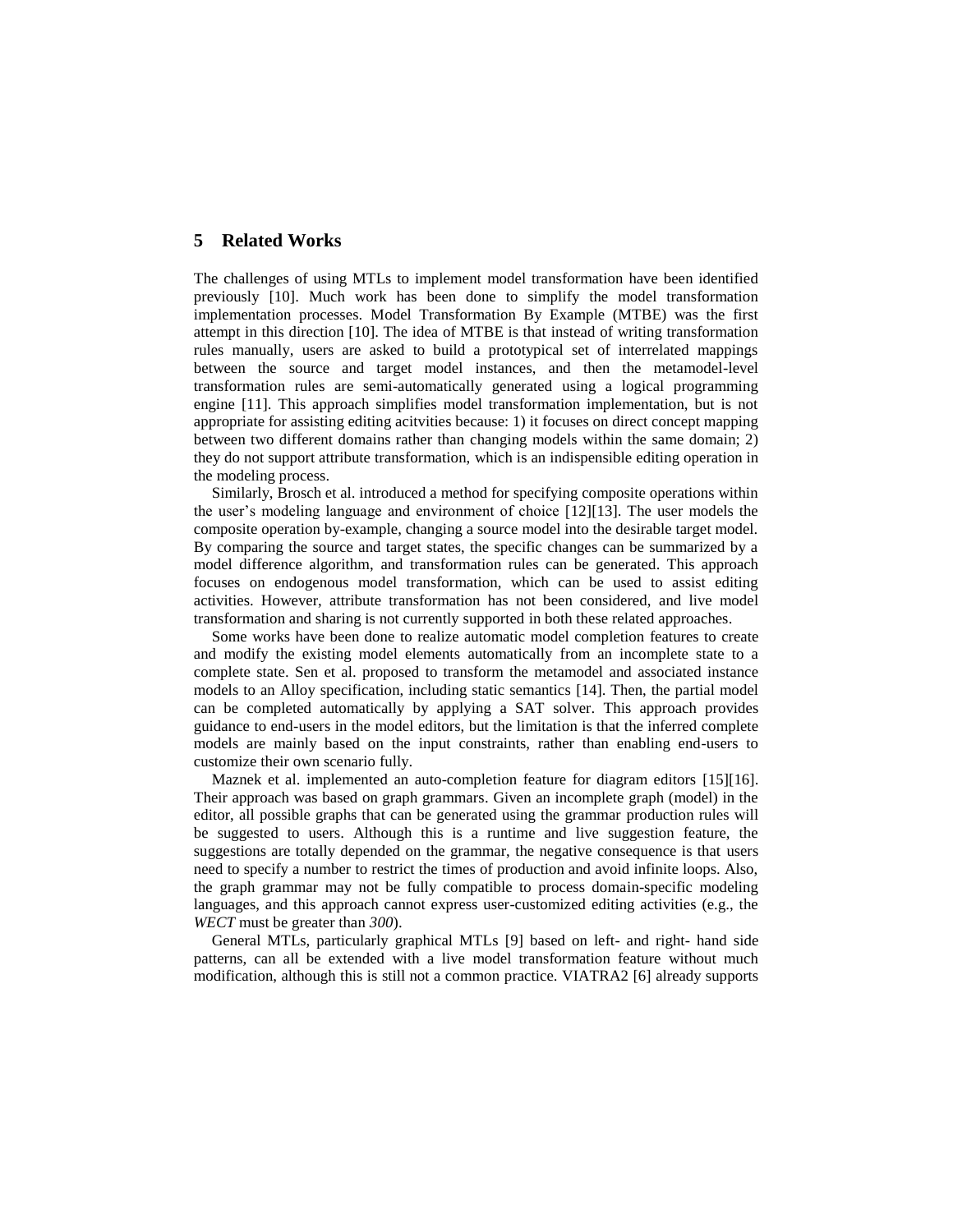live model transformation matching features. For instance, triggers can be defined as special rules to execute certain model transformations at modeling time. However, a suggestion or guidance before applying the transformation is not available in the editor compared with our approach.

Based on graphical MTLs, Rath et al. performed a detailed investigation on live model transformations using incremental pattern matching techniques [\[7\]](#page-14-16)[\[8\]](#page-14-17). They applied the Rete algorithm to preserve the full transformation context in the form of pattern matches that improved the performance of the live transformation. Different from our focus, their live model transformation was mainly aimed at supporting incremental model transformations and model synchronization between source and target models, although it could be applied to automate the editing activities as well. In addition, the full implementation of their approach is based on VIATRA2, which requires the usage of graph transformation rules at the metamodel level. The matching technique they used can be helpful to improve the live matching feature in our approach.

## **6 Conclusion**

In this paper, we presented an extended model transformation environment called LiveMTBD, which supports the specification and reuse of automated model editing activities. Compared with our previous work with MTBD and other by-demonstration and by-example approaches, the main contributions of the current paper are: 1) a demonstration-based transformation inference process that allows a user to identify transformation patterns from the previous edit history using live demonstration; 2) a centralized pattern repository to enable transparent sharing of the transformation patterns; 3) a live model transformation matching engine to provide modeling-time suggestions and user guidance of reusable patterns that match the current modeling context. Our approach is fully implemented and integrated to GEMS.

## **Acknowledgement**

This work is supported by NSF CAREER award CCF-1052616.

#### **References**

- <span id="page-13-0"></span>1. Schmidt, D.: Model-Driven Engineering. IEEE Computer, vol. 39, no. 2, pp. 25-32 (2006)
- <span id="page-13-1"></span>2. Sun, Y., White, J., Gray, J.: Model Transformation by Demonstration. Model Driven Engineering Languages and Systems (MoDELS), Springer-Verlag LNCS 5795, Denver, CO, October 2009, pp. 712-726 (2009)
- <span id="page-13-2"></span>3. Jouault, F., Allilaire, F., Bézivin, J., Kurtev, I.: ATL: A Model Transformation Tool. Science of Computer Programming, vol. 72, nos. 1/2, pp. 31-39 (2008)